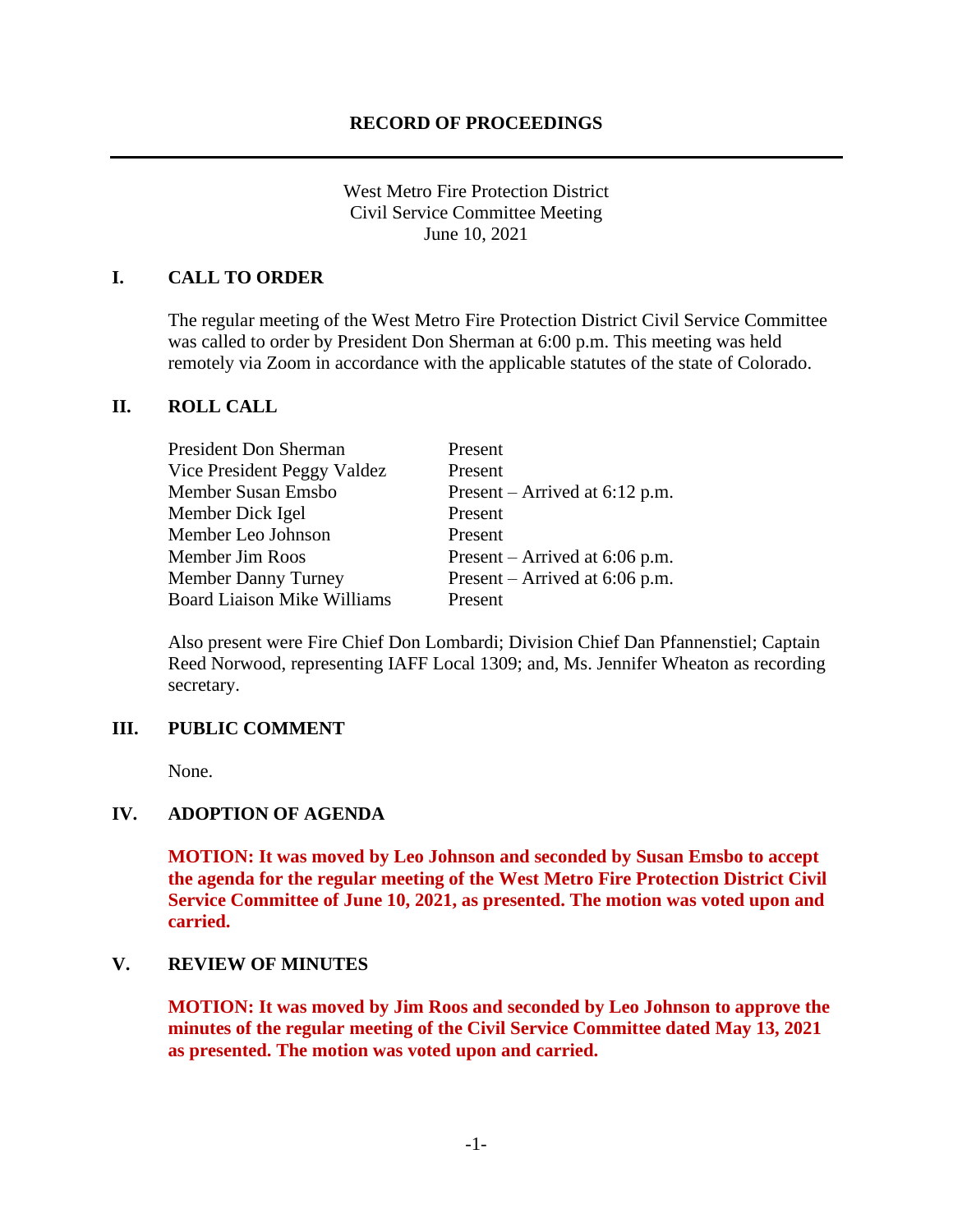### **VI. REPORT OF THE FIRE CHIEF** – D. Lombardi

#### Special District Association of Colorado (SDA)

West Metro Fire Rescue has been selected by the SDA as the 2021 Special District of the Year. The SDA recognized notable succusses by West Metro such as the response to COVID-19, general fiscal practices, and other ongoing financial awards and recognitions. The SDA made a point to mention that West Metro's Camp Ember, a 4-day leadership, mentoring, and firefighting camp for teenage girls, stood out as a worthwhile program that emphasizes the District's commitment to the community. Chief Lombardi expressed his pride in the organization and recognized the contributions by all staff, including the Civil Service Committee, to earn this distinguished honor.

### Organizational Changes

With the upcoming retirements of Deputy Chief Bruce Kral and Deputy Chief Mark Krapf, along with other anticipated retirements and separations in leadership roles, Chief Lombardi updated the Committee on the succession plan that will result in significant organizational change. Assistant Chief Mike Kirkpatrick will replace Chief Kral as the deputy chief of life safety, and Division Chief Jeremy Metz will replace Chief Krapf as the deputy chief of administration. Transition has begun for both roles.

Looking to the future, Deputy Chief Scott Rogers will be retiring in late 2022. Chief Lombardi has proposed to the board of directors, the creation of a temporary chief of staff position to help mentor and guide the newly promoted assistant chiefs and deputy chiefs to support them in the early days of their promoted positions. Chief Lombardi would like to take advantage of the knowledge and expertise that Chief Rogers offers during the time remaining before his retirement. Chief Lombardi described Chief Rogers as uniquely qualified to fulfill this temporary role, and an excellent candidate to ensure the success of the newly promoted leaders of West Metro Fire Rescue. This change will create a vacancy in the Operations Division. Division Chief of Training Dan Pfannenstiel will be promoted to the role of deputy chief of operations which creates a vacancy in the Training Division to be filled by Division Chief Doug Hutchinson. Chief Hutchinson will be transitioning with Chief Pfannenstiel throughout the summer and will assume the role of division chief of training in September 2021.

With the anticipated 2022 retirement of CO-TF1 Program Manager Captain Rod Tyus, Chief Lombardi is recommending the future CO-TF1 program manager position to be one that is held by a division chief rather than captain. Chief Lombardi has identified Division Chief Olme as the ideal candidate for this role and is proposing to begin the transition of leadership early due to the complexity and nuances that come with the position. Should the board of directors approve this change at the June 15, 2021 board meeting, a vacancy will be created in the Support Services Division. Assistant Chief Tom Richards will replace Chief Olme as the division chief of support services.

Chief Lombardi thanked the Civil Service Committee for assuring the candidates eligible for promotion across all ranks are fully qualified and prepared for their future roles as promoted leaders of the organization, and is excited for the changes ahead.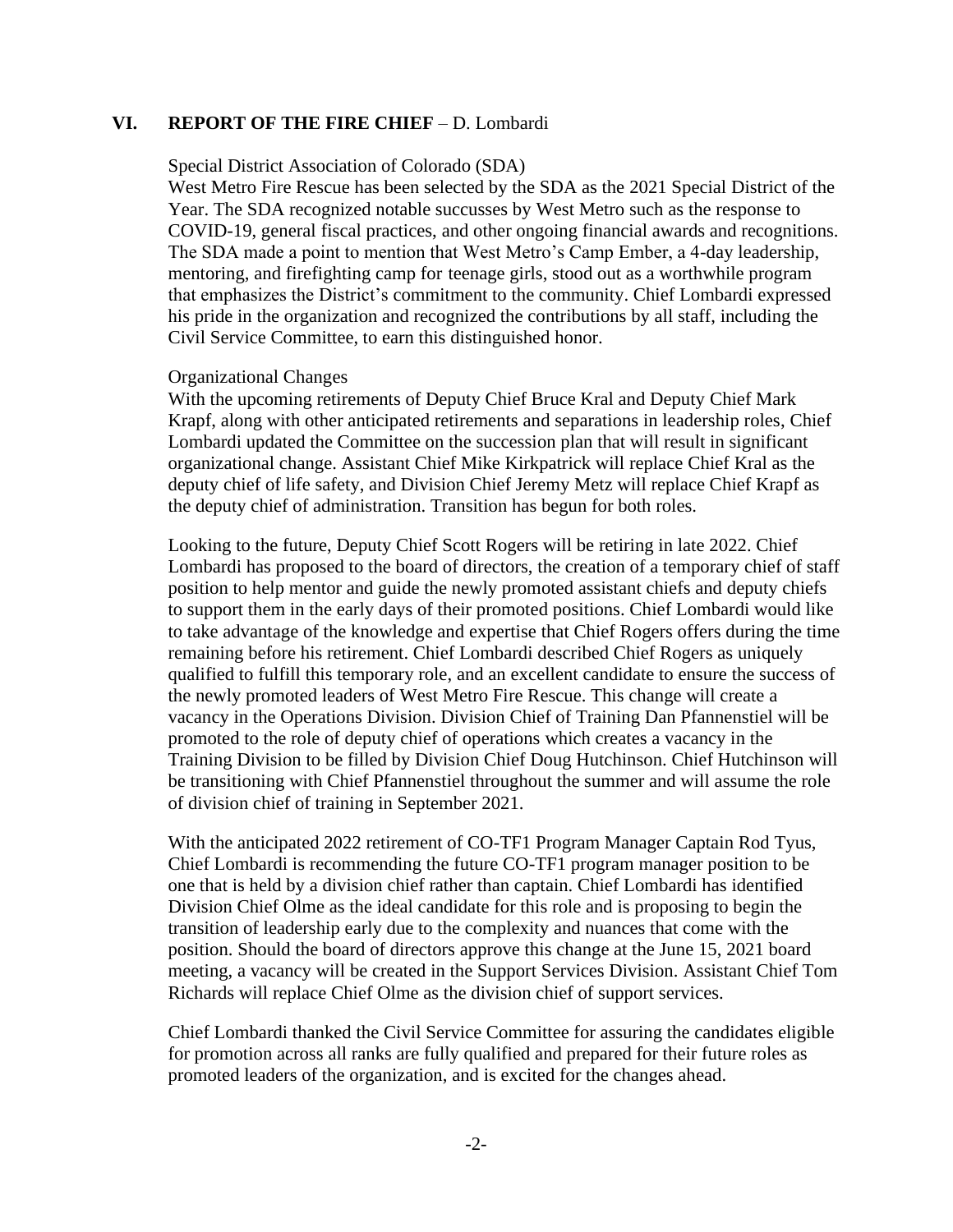## **VII. REPORT OF THE TRAINING CHIEF** – D. Pfannenstiel

Early work on 2022 budgets have begun. Preparations are underway for the upcoming 21-02 academy, that will begin on August 3, 2021. Twenty West Metro recruits will attend this academy, with additional recruits from outside agencies. Current training activities include multicompany drills that focus on organizational learning gaps, and engineer pumping scenarios. Chief Hutchinson has begun transitioning to the role of division chief of training, and early discussions have begun for the 2022 training calendar.

# **VIII. REPORT OF LEGAL COUNSEL** – C. Tallerico, Esq.

None.

# **IX. REPORT OF BOARD LIAISON – M. Williams**

Mr. Williams reported on the May 18, 2021 board meeting. The next board meeting is scheduled for June 15, 2021.

# **X. REPORT OF THE UNION** – R. Norwood

The annual Colorado Professional Fire Fighters (CPFF) meeting will occur at the CPFF center June 21-23. Elections will be held for the president and the secretary/treasurer seats. West Metro's Captain Kevin Reichenbach is running for the vacant secretary/treasurer spot, Captain Norwood will have more information about the outcome of the elections at the next CSC meeting.

The Muscular Dystrophy Association (MDA) fundraising plans are in progress for the Annual September MDA collections fundraiser.

The Annual Local 1309 golf tournament will occur at Arrowhead on July 30, 2021.

Ringing out ceremonies for retiring members have begun again after pausing the tradition during COVID. Several ringing out ceremonies are scheduled throughout the summer for retiring members throughout the District.

# **XI. REPORT OF THE RCS SUBCOMMITTEE** – R. Norwood

The 21-02 academy beginning August 3, 2021 will have 20 West Metro recruits. Discussions are taking place about the maximum number of recruits that are realistically manageable per academy.

# **XII. FINANCIAL REPORT –** D. Pfannenstiel

# A. Budget Review

Chief Pfannenstiel reviewed the 2021 year-to-date budget.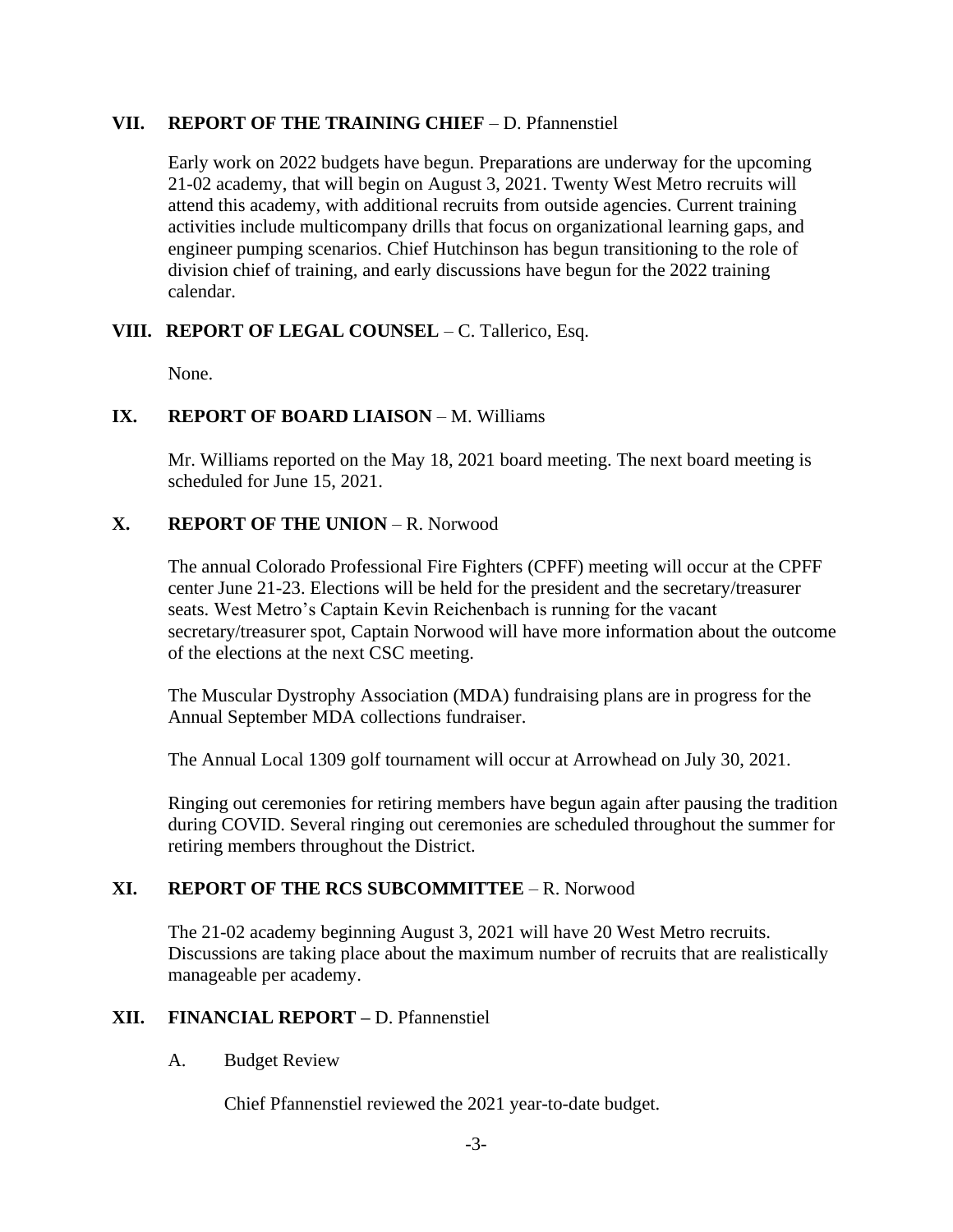## **XIII. OLD BUSINESS**

- A. 2021 Engineer Exam
	- 1. Progress, Orientation Packet, Application Deadline

The application deadline for the 2021 Engineer Promotional Exam is July 1, 2021. The orientation packet was posted yesterday, a little early to provide additional time for the candidates to familiarize themselves with the material in the packet.

Looking ahead to the written exam, President Sherman identified the need to ratify the written exam results in advance of the practical portions of the exam. It is unlikely that the final scores will be available for ratification by the regularly scheduled August 12, 2021 CSC meeting. President Sherman proposed moving the regular meeting of the CSC from August 12, 2021 to August 18, 2021 to allow time for the engineer written exam scores to be finalized and available for ratification. The Committee agreed to the change and will proceed with the meeting on August 18, 2021.

2. Job Analysis

Data collection for the engineer job analysis remains open until June 14, 2021. A meeting is scheduled the following week to review the job analysis with CPS-HR and the SMEs to evaluate the requirements to be an engineer. This information is necessary to set the framework of the assessment center.

- B. Future CSC Meeting Platform (In-Person, Virtual, Hybrid)
	- 1. The Committee discussed various platform options for holding future meetings, noting that the ideal is to hold in-person meetings, while recognizing the value in making the meetings accessible remotely to the public and even to Committee members when physical presence is not possible. President Sherman proposed that the Committee consider a hybrid platform for future meetings, with options for attendance both inperson and virtually, including the ability for public attendees to participate in public comment either in person, or remotely. Chief Lombardi noted that the usual meeting location at the Training Center is not equipped to handle a smooth hybrid meeting and recommended that the Committee consider relocating future meetings to the Board Room at the Administrative Building for full hybrid capability in conducting meetings. President Sherman requested and received consensus to move forward with a hybrid approach to meetings, holding in-person meetings at Administration with the option for virtual attendance for both Committee members and the public, beginning in September 2021.